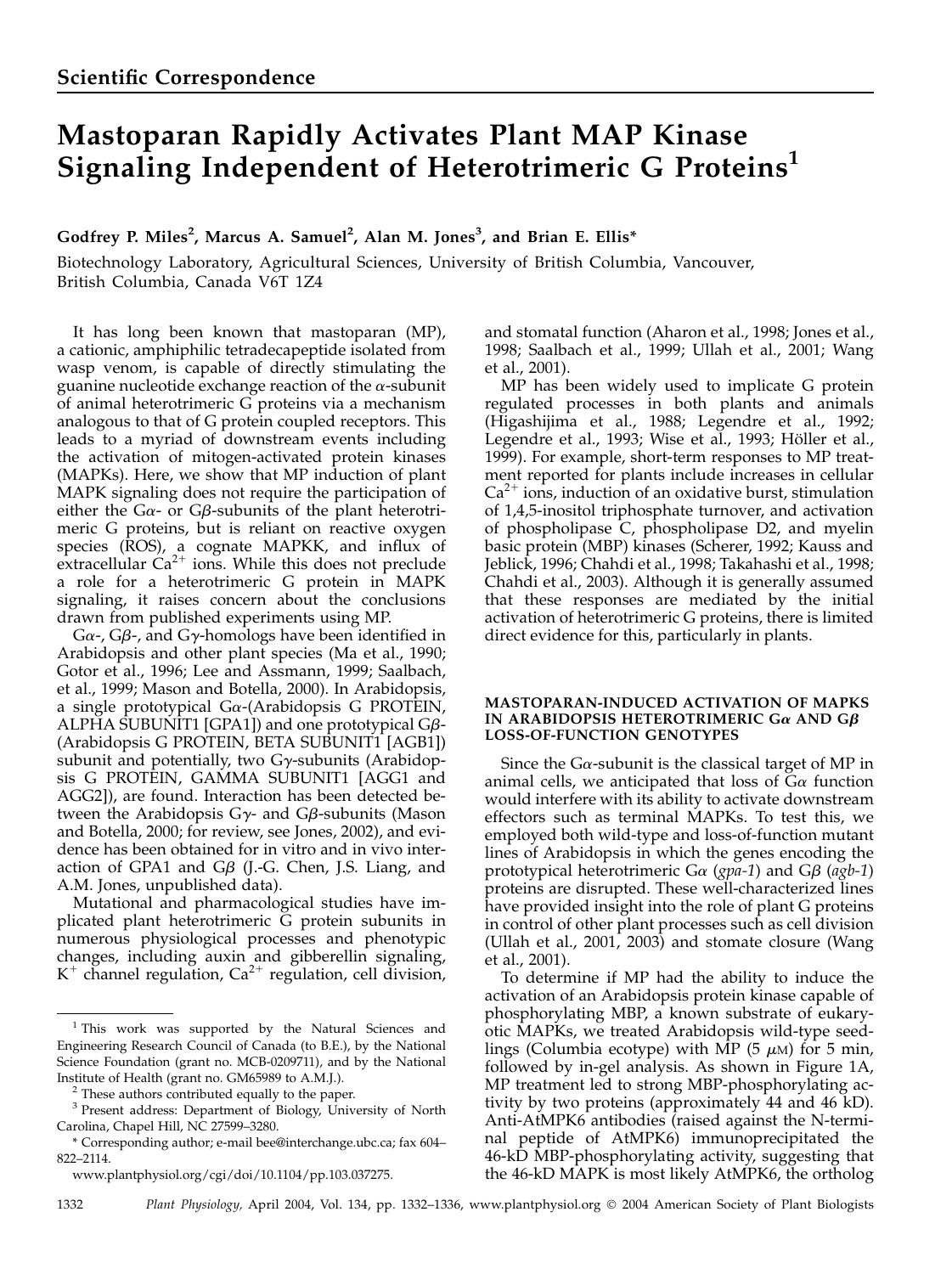

Figure 1. MP, ozone, and UVC induced the activation of MAPKs in wild-type and heterotrimeric ( $Ga$ , gpa1-2 and  $G\beta$ , agb1-2) loss-offunction Arabidopsis seedlings. a, To ascertain if MP is capable of inducing the activation of an Arabidopsis MAPK, extracted proteins (40  $\mu$ g) from MP-treated (5  $\mu$ M for 5 min) samples, both crude and immunoprecipitated (using specific anti-AtMPK6 antibodies) were assayed for in-gel kinase activity. MBP-phosphorylation was detected in both the crude and immunoprecipitated samples but absent from the control cells. b and c, Seedlings were treated with MP or Mas-17 (5  $\mu$ M, 5 min), ozone (200 ppb, 10 min), or UVC (10 J  $M^{-2}$ , total energy) and harvested as described earlier. Control tissue was from seedlings exposed to ambient air (ozone or UVC) or treated with water, the vehicle used for the MP solution. Protein (40  $\mu$ g) extracts prepared from 2-week-old leaf tissue, isolated from MP-, ozone-, and UVC- exposed wild-type and heterotrimeric G protein loss-of-function seedlings, were resolved on a 10% SDS-polyacrylamide gel, blotted and probed with anti-pERK 1&2 antibodies (primary antibodies). Columbia wild-type seedlings, when treated with MP (5  $\mu$ M, 5 min), ozone (200 ppb, 10 min), or UVC (10 J M<sup>-2</sup>, total energy), gave the same results as the parental (wild-type) ecotype Wassilewskija seedlings (data not shown). All experiments were performed in triplicate.

of salicylic acid-induced protein kinase (SIPK) from tobacco (Nicotiana tabacum). The lower band has an activation profile that is similar to that of AtMPK3, the ortholog of the wound-induced protein kinase (WIPK) from tobacco. Treatment of gpa-1, agb-1, and WT seedlings with MP (5  $\mu$ M) for 5 min, followed by immunoblotting of the extracted proteins, revealed that neither loss of the G $\alpha$ -subunit, nor loss of the G $\beta$ subunit, interfered with the ability of MP to activate AtMPK6 (Fig. 1B, top). Neither the control nor treatment with Mas-17, the largely inactive analog of MP, was able to elicit a signaling response in these Arabidopsis seedlings (Fig. 1B, bottom).

ROS-induced modifications of animal heterotrimeric  $G\alpha$  proteins lead to their dissociation, followed by subsequent MAPK activation (Nishida et al., 2002). In light of our previous results, we hypothesized that G proteins might not be required for ROS-induced MAPK signaling in plants. To test this, we examined the ability of direct oxidant stress (ozone; 200 nL  $L^{-1}$ ) and indirect oxidant stress from ultraviolet C radiation (UVC; 10 J  $M^{-2}$  [at 254 nm] total energy) to activate AtMPK6 in the *gpa-1* and *gpb-1* backgrounds. Immunoblot analysis of the proteins from the treated tissues was performed using anti-phospho-ERK 1& 2 antibodies, which identify the dual-phosphorylated, active form of SIPK (Samuel et al., 2000; Miles et al., 2002). As predicted, ROS-induced activation of the SIPK ortholog, AtMPK6, was unaffected by loss of either GPA1 or AGB1 (Fig. 1C).

## MASTOPARAN-INDUCED MAPK PHOSPHORYLATION IN TOBACCO cv XANTHI nc SUSPENSION-CULTURED CELLS REQUIRES CA<sup>2</sup>*<sup>1</sup>* IONS, A COGNATE MAPKK, AND ROS

The chemical and structural complexity of whole plant tissues can make it difficult to employ pharmacological probes. Cultured plant cells, on the other hand, provide a relatively homogeneous and dispersed tissue that is more easily manipulated and amenable to pharmacological studies.

To address the impact of MP on plant MAPK signaling, tobacco cv Xanthi nc suspension-cultured cells were employed. MP treatment of tobacco cells was previously reported to activate protein kinases (Takahashi et al., 1998). Although the kinases involved were not identified, examination of the published data suggested that two of the main species might be SIPK and WIPK, two MAPKs known to be activated by various environmental stresses, including ozone, wounding, and microbial elicitors (Samuel et al., 2000; for review, see Jonak et al., 2002; Miles et al., 2002).

To test this hypothesis, 1-week-old suspensioncultured tobacco cells were incubated for 1 min with either 5  $\mu{\rm\scriptscriptstyle M}$  MP or 5  $\mu{\rm\scriptscriptstyle M}$  mas-17, the inactive analog of MP. When protein extracts from treated cells were assayed in-gel for protein kinase activity, two bands (approximately 44 and 46 kD) displaying MBPphosphorylating activity were detected in the extracts from MP-treated cells, but were absent from untreated or mas-17-treated cells (Fig. 2A). The position of these MBP kinases, and their ability to phosphorylate MBP, are consistent with the properties of MAPKs, while comigration with the 46-kD phosphorylation activity in UVC-irradiated tobacco cells (Miles et al., 2002) suggested that the upper band activity might be SIPK. Consistent with this, anti-SIPK antibodies were able to immunoprecipitate a 46-kD MBP-phosphorylating activity (Fig. 2A). Taken together, these results indicate that SIPK is activated by MP treatment in tobacco cells.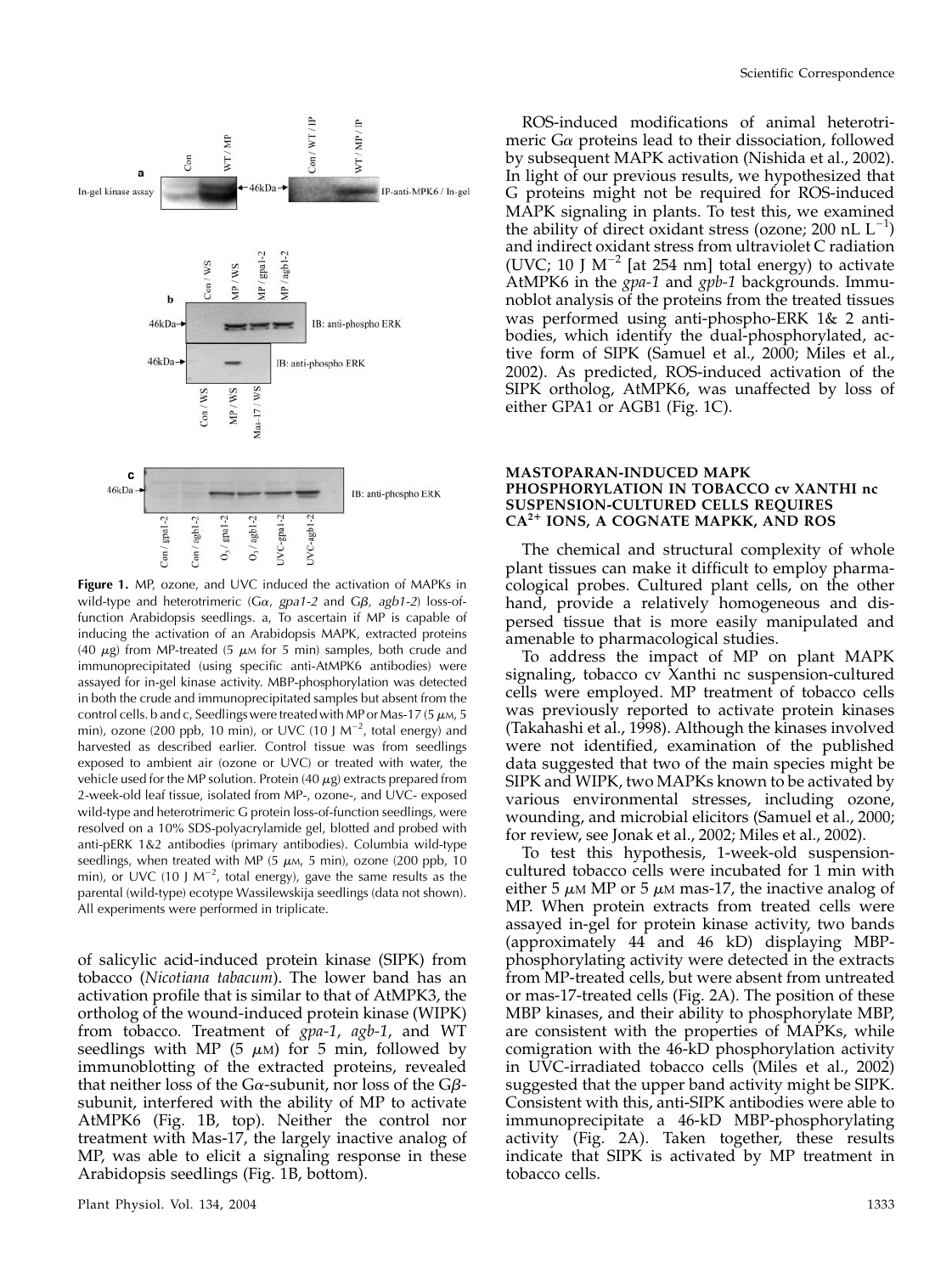

Figure 2. MP, but not the less active analog (Mas-17), rapidly activates an MAP kinase in wild-type tobacco suspension-cultured cells. a, Extracted proteins (40  $\mu$ g) from these same samples were immunoprecipitated using specific anti-SIPK antibodies  $(5 \mu g)$ , and the precipitate was assayed for in-gel kinase activity. MBP-phosphorylation was evident in MP-treated (5  $\mu$ M for 1 min) tobacco cells, but absent from Mas-17 treated cells. Control cells were treated with water, the vehicle for MP treatment. UVC-irradiated tobacco cells also displayed MBPphosphorylation activity and extracts of these cells were used as an ingel size standard. Protein extracts from both controls, MP- and UVCexposed cells, were analyzed by the MAPK phosphorylation assay. b, MP-induced activation of SIPK is dependent on  $Ca^{2+}$  ions, and an upstream MAPKK. Protein extracts (20  $\mu$ g) from suspension-cultured tobacco cells that had been pretreated with either  $La^{3+}$  (5 mm, 15 min), or the MEK 1&2 inhibitor, PD98059 (100  $\mu$ m, 60 min) or followed by MP treatment (5  $\mu$ M, 1 min) were analyzed via immunoblotting using anti-pERK 1&2 antibodies. Pretreatment of tobacco suspension cultured cells with either  $La^{3+}$  or PD interdicted the ability of MP to induce the activation of SIPK. c, The Coomassie Brilliant Blue-stained membrane is used as a loading control. d, MP-induced activation of SIPK was also inhibited by pretreatment of the tobacco suspensioncultured cells with MPG (10 or 20 mM, 60 min) as detected by antipERK1&2 antibodies. All experiments were performed in triplicate.

In eukaryotic organisms,  $Ca^{2+}$  ions play important regulatory roles in a multitude of physiological processes (Lebrun-Garcia et al., 1998; Suzuki et al., 1999; Samuel et al., 2000; Miles et al., 2002). It has been shown that MP is able to induce a rapid intracellular increase in  $Ca^{2+}$  ion levels in both plants and animals (Okano et al., 1985; Franklin-Tong et al., 1996; Tucker and Boss, 1996; Takahashi et al., 1998).  $Ca^{2+}$  ions are also important in protein kinase signaling. We previously showed that oxidant-induced activation of SIPK in tobacco cells is strongly attenuated by pretreatment of the cells with either the  $Ca^{2+}$  channel blocker,  $La^{3+}$ , or the membrane-permeable  $Ca^{2+}$  chelator 1,2-bis(2-aminophenoxy)ethane-N,N,N',N'-tetraacetic acid-tetrakis (acetoxy-methyl) ester (Samuel et al., 2000; Miles et al., 2002). The report that MP induced activation of MAPK activity in tobacco is calcium-dependent (Takahashi

et al., 1998) was confirmed in this study. When tobacco cells were pretreated with  $LaCl<sub>3</sub>$  (5 mM) for 15 min followed by incubation with MP  $(5 \mu M)$  for 1 min, immunoblot analysis revealed that  $La^{3+}$  blocked the MP-induced activation of SIPK (Fig. 2B). Since MP has been previously reported to induce a rapid influx of extracellular  $Ca^{2+}$  ions, our present data imply that this influx of extracellular  $Ca^{2+}$  ions mediates some of the downstream effects induced by the peptide, including MAPK activation.

While these results establish the importance of  $Ca^{2+}$ fluxes for signal transmission from MP to SIPK, the nature of the intervening steps remains to be defined. In canonical MAPK signaling modules, activation of a terminal MAPK is catalyzed by a cognate MAPKK. We previously reported that oxidant-induced activation of SIPK can be blocked by PD98059, a potent and specific MAPKK inhibitor (Samuel et al., 2000). Tobacco cells pretreated with PD98059 (100  $\mu$ M) for 60 min followed by MP  $(5 \mu M)$  for 1 min had significantly reduced MP-induced SIPK activation, indicating that this activation involves one or more MAPKK (Fig. 2B). The Coomassie Brilliant Blue-stained membrane (Fig. 2C) is presented as a representative loading control.

It has been reported that MP can induce a rapid and transient accumulation of ROS in plant cells (Kauss and Jeblick, 1996), mimic an elicitor-induced oxidative burst in cultured soybean (Glycine max) cells (Legendre et al., 1992), induce the production of superoxideanion formation in intact mammalian HL-60 cells (Klinker et al., 1994), and elicit a hypersensitive response in isolated Asparagus sprengeri mesophyll cells (Allen et al., 1999). Since it is well established that  $H_2O_2$  and  $O_2^-$  can induce the activation of MAPKs in both plants and animals, we investigated the possibility that MP-induced ROS production might be involved in its ability to activate SIPK.

Extracted proteins (20  $\mu$ g) from suspension-cultured tobacco cells that had been pretreated with the free radical scavenger, N-(2-mercaptopropionyl)-glycine (MPG; 10 or 20 mm) for 60 min, followed by MP  $(5)$  $\mu$ M) for 1 min, were analyzed by immunoblotting using anti-pERK 1&2 antibodies. The control cells were treated only with MP (5  $\mu$ M) for 1 min. MPGtreated cells showed a marked suppression of SIPK activation compared to control cells (Fig. 2D). The use of a different free radical scavenger, N-acetyl cysteine, gave similar results (data not shown).

## **CONCLUSION**

Our findings suggest, at least with respect to the canonical heterotrimeric  $G\alpha$  and  $G\beta$  species in Arabidopsis, that neither MP action nor oxidant-induced activation of AtMPK6 requires a functional heterotrimeric G protein. While Arabidopsis has a single canonical  $Ga$ -subunit gene, there are three other genes (XLGPA1-3) that share some deduced amino acid sequence identity to GPA1 in their carboxy-terminal halves (Lee and Assmann, 1999; Assmann, 2002). By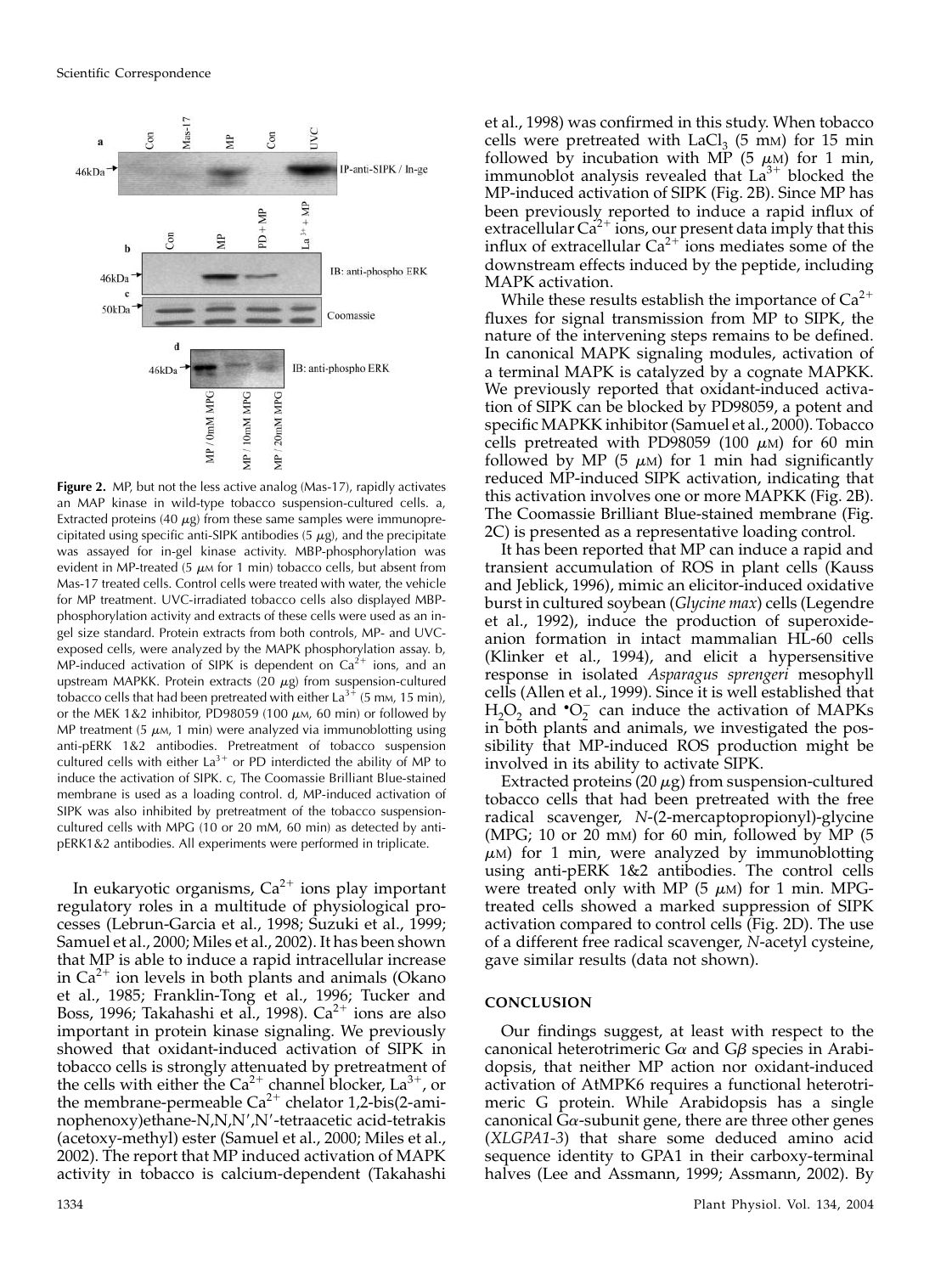extending our current understanding of G protein action from metazoans to Arabidopsis, we conclude that it is unlikely that the MP effects we observe here are dependent on one of these other unusual putative  $G\alpha$ -subunits. Since  $G\beta$ -subunits are required for  $G\alpha$ function, and there is a single  $G\beta$  gene in Arabidopsis, the observed MP effects in the absence of AGB1 (Fig. 1B), suggest a mode of action independent of a heterotrimeric G protein complex, regardless of the  $G\alpha$ -subunit composition. However, we emphasize that the results do not preclude a role for a heterotrimeric complex in MAPK signaling.

In addition, we have demonstrated in tobacco suspension-cultured cells that an influx of extracellular  $Ca^{2+}$  ions plays an essential role in the activation of SIPK, the AtMPK6 ortholog by both MP and ROS. However, the calcium-dependent step has not been identified. Plants contain many calcium-dependent protein kinases whose roles remain undefined, so it is possible that activation of one or more of these is required in order for the input signal to reach the MAPK module(s). It is also possible that an MPinduced  $Ca^{2+}$  influx could affect the intracellular redox environment by stimulating ROS formation through the calcium-regulated NADPH oxidases.

In aequorin-transformed tobacco cells, the MP-induced oxidative burst was inhibited by  $Ca^{2+}$  chelators or  $Ca^{2+}$  channel blockers (Chandra and Low, 1997), and movement of exogenous  $Ca^{2+}$  into the same cells initiated an oxidative burst in the absence of MP. Since addition of catalase had no effect on the influx of  $Ca^{2+}$  in these same tobacco cells, the  $Ca^{2+}$  ion influx was placed upstream of the ROS burst. By extension, this model would place the ROS signal generation, whether MP- or oxidant-induced, upstream of MAPK activation, which is fully consistent with the suppressive effect of free radical trapping reagents.

MP and its active analogs have been extensively employed in studies of both plant and animal signaling networks. The work reported here demonstrates that, at least in plants, MP clearly has the ability to activate a central signal pathway without requiring the involvement of a canonical heterotrimeric G protein. Hence, use of MP in studies of plant cells should consider other modes of signal transmission than the prototypical  $G_{\alpha}$  protein.

#### ACKNOWLEDGMENT

Anti-SIPK antibodies were kindly provided by Y. Ohashi (Tsukuba, Japan).

Received December 5, 2003; returned for revision December 30, 2003; accepted December 30, 2003.

#### LITERATURE CITED

- Aharon GS, Gelli A, Snedden WA, Blumwald E (1998) Activation of a plant plasma membrane  $Ca^{2+}$  channel by TGalpha1, a heterotrimeric G protein alpha-subunit homologue. FEBS Lett 424: 17–21
- Allen LJ, MacGregor KB, Koop RS, Bruce DH, Karner J, Brown AW (1999) The

relationship between photosynthesis and a mastoparan-induced hypersensitive response in isolated mesophyll cells. Plant Physiol 119: 1233–1241

- Assmann SM (2002) Heterotrimeric and unconventional GTP binding proteins in plant cell signaling. Plant Cell Suppl 14: S355–S373
- Chahdi A, Choi WS, Kim YM, Beaven M (2003) Mastoparan selectively activates phospholpase D2 in cell membranes. J Biol Chem 278: 12039– 12045
- Chahdi A, Daeffler L, Gies JP, Landry Y (1998) Drugs interacting with G protein  $\alpha$  subunits: selectivity and perspectives. Fundam Clin Pharmacol 12: 121–132
- **Chandra S, Low PS** (1997) Measurement of  $Ca^{2+}$  fluxes during elicitation of the oxidative burst in aequorin-transformed tobacco cells. J Biol Chem 272: 28274–28280
- Franklin-Tong VE, Drobak BK, Allan AC, Watkins PAC, Trewavas AJ (1996) Growth and pollen tubes of Papaver rhoeas is regulated by a slow-moving calcium wave propagated by inositol 1,4,5-triphosphate. Plant Cell 8: 1305–1321
- Gotor C, Lam E, Cejudo FJ, Romero LC (1996) Isolation and analysis of the soybean SGA2 gene (cDNA) encoding a new member of the plant G-protein family of signal transducers. Plant Mol Biol 32: 1227–1234
- Higashijima T, Uzu S, Nakajima T, Ross EM (1988) Mastoparan, a peptide toxin from wasp venom, mimics receptors by activating GTP-binding regulatory proteins (G proteins). J Biol Chem 263: 6491–6494
- Höller C, Freissmuth M, Nanoff C (1999) G proteins as drug targets. Cell Mol Life Sci 55: 257–270
- Jonak C, Ökrész L, Bögre L, Hirt H (2002) Complexity, cross talk and integration of plant MAP kinase signalling. Curr Opin Plant Biol 5: 415–424
- Jones AM (2002) G-protein-coupled signaling in Arabidopsis. Curr Opin Plant Biol 5: 402–407
- Jones HD, Smith SJ, Desikan R, Plankidou-Dymock S, Lovegrove A, Hooley R (1998) Heterotrimeric G proteins are implicated in gibberellin induction of  $\alpha$ -amylase gene expression in wild oat aleurone. Plant Cell 10: 245–254
- Kauss H, Jeblick W (1996) Influence of salicylic acid on the induction of competence for  $H_2O_2$  elicitation. Plant Physiol 111: 755-763
- Klinker JF, Hageluken A, Grunbaum L, Heilmann I, Nurnburg B, Harhammer R, Offermanns S, Schwaner I, Ervens J, Wenzel-Seifert K, et al (1994) Mastoparan may activate GTP hydrolysis by Gi-proteins in HL-60 membranes indirectly through interaction with nucleoside diphosphate kinase. Biochem J 304: 377–383
- Lebrun-Garcia A, Ouaked F, Chiltz A, Pugin A (1998) Activation of MAPK homologues by elicitors in tobacco cells. Plant J 15: 773–781
- Lee Y-RJ, Assmann SM (1999) Arabidopsis thaliana 'extra-large GTP-binding protein' (AtXLG1): a new class of G-protein. Plant Mol Biol 40: 55–64
- Legendre L, Heinstein PF, Low PS (1992) Evidence for participation of GTPbinding proteins in elicitation of the rapid oxidative burst in cultured soybean cells. J Biol Chem 267: 20140–20147
- Legendre L, Yueh YG, Crain R, Haddock N, Heinstein PF, Low PS (1993) Phospholipase C activation during elicitation of the oxidative burst in cultured plant cells. J Biol Chem 268: 24559–24563
- Ma H, Yanofsky M, Meyerowitz EM (1990) Molecular cloning and characterization of GPA1, a G protein alpha subunit gene from Arabidopsis thaliana. Proc Natl Acad Sci USA 87: 3821–3825
- Mason MG, Botella JR (2000) Completing the heterotrimer: isolation and characterization of an Arabidopsis thaliana G protein y-subunit cDNA. Proc Natl Acad Sci USA 97: 14784–14788
- Miles GP, Samuel MA, Ellis BE (2002) Suramin inhibits oxidant signaling in tobacco suspension-cultured cells. Plant Cell Environ 25: 521–527
- Nishida M, Schey KL, Takagahora S, Kontari K, Katada T, Urano Y, Nagano **T, Nagao T, Kurose H** (2002) Activation mechanism of  $G_i$  and  $G_0$  by reactive oxygen species. J Biol Chem 277: 9036–9042
- Okano Y, Takagi H, Tohmatsu T, Saito K, Nozawa Y (1985) A wasp venom mastoparan-induced polyphosphoinositide breakdown in rat peritoneal mast cells. FEBS Lett 188: 363–366
- Saalbach G, Natura G, Lein W, Buschmann P, Dahse I, Rohrbeck M, Nagy F (1999) The  $\alpha$ -subunit of a heterotrimeric G-protein from tobacco, NtGP $\alpha$ 1, functions in  $K^+$  channel regulation in mesophyll cells. J Exp Bot 50: 53–61
- Samuel MA, Miles GP, Ellis BE (2000) Ozone treatment rapidly activates MAP kinase signaling in plants. Plant J 22: 367–376
- **Scherer GFE** (1992) Stimulation of growth and phospholipase  $A_2$  by the peptides mastoparan and melittin and by the auxin 2,4-dichlorophenoxyacetic acid. Plant Growth Regul 11: 153–157
- Suzuki K, Yano A, Shinshi H (1999) Slow and prolonged activation of the p47